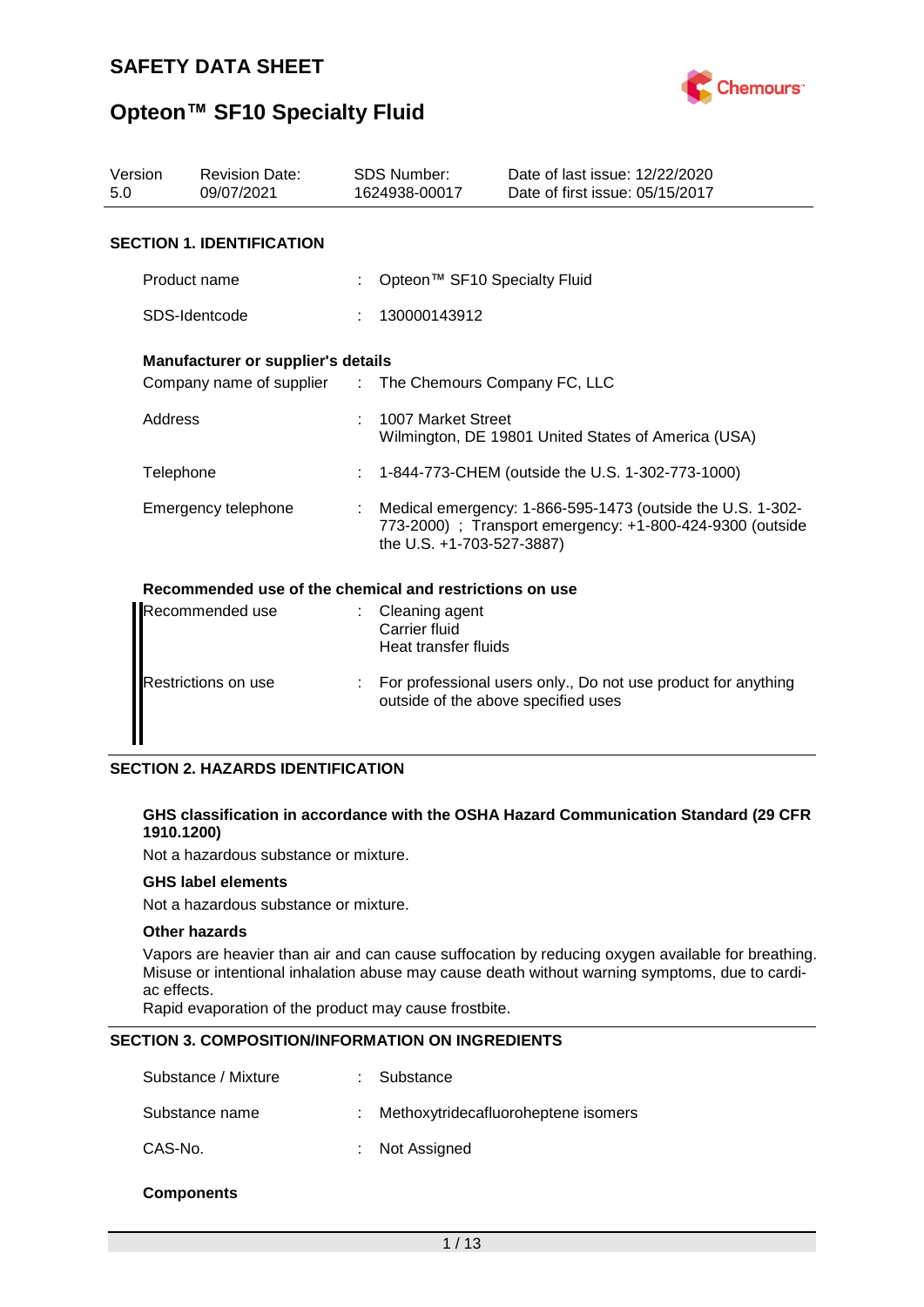

| 1624938-00017 | Date of last issue: 12/22/2020<br>Date of first issue: 05/15/2017                      |                       |  |
|---------------|----------------------------------------------------------------------------------------|-----------------------|--|
| CAS-No.       |                                                                                        | Concentration (% w/w) |  |
| Not Assigned  |                                                                                        | $>= 90 - 5 = 100$     |  |
|               | Methoxytridecafluoroheptene iso-<br>Actual concentration is withheld as a trade secret |                       |  |

## **SECTION 4. FIRST AID MEASURES**

| If inhaled                                                        | If inhaled, remove to fresh air.<br>Get medical attention if symptoms occur.                                                                                                                             |
|-------------------------------------------------------------------|----------------------------------------------------------------------------------------------------------------------------------------------------------------------------------------------------------|
| In case of skin contact                                           | Wash with water and soap as a precaution.<br>Get medical attention if symptoms occur.                                                                                                                    |
| In case of eye contact                                            | Flush eyes with water as a precaution.<br>Get medical attention if irritation develops and persists.                                                                                                     |
| If swallowed                                                      | If swallowed, DO NOT induce vomiting.<br>Get medical attention if symptoms occur.<br>Rinse mouth thoroughly with water.                                                                                  |
| Most important symptoms<br>and effects, both acute and<br>delayed | Inhalation may provoke the following symptoms:<br><b>Dizziness</b><br>May cause cardiac arrhythmia.                                                                                                      |
| Protection of first-aiders                                        | No special precautions are necessary for first aid responders.                                                                                                                                           |
| Notes to physician                                                | Because of possible disturbances of cardiac rhythm, ca-<br>techolamine drugs, such as epinephrine, that may be used in<br>situations of emergency life support should be used with spe-<br>cial caution. |

## **SECTION 5. FIRE-FIGHTING MEASURES**

| Suitable extinguishing media :           |    | Not applicable<br>Will not burn                                                                                                                                                                                                                         |
|------------------------------------------|----|---------------------------------------------------------------------------------------------------------------------------------------------------------------------------------------------------------------------------------------------------------|
| Unsuitable extinguishing<br>media        | t. | Not applicable<br>Will not burn                                                                                                                                                                                                                         |
| Specific hazards during fire<br>fighting | ÷. | Exposure to combustion products may be a hazard to health.                                                                                                                                                                                              |
| Hazardous combustion prod- :<br>ucts     |    | Hydrogen fluoride<br>carbonyl fluoride<br>Carbon oxides                                                                                                                                                                                                 |
| Specific extinguishing meth-<br>ods      | ÷. | Use extinguishing measures that are appropriate to local cir-<br>cumstances and the surrounding environment.<br>Use water spray to cool unopened containers.<br>Remove undamaged containers from fire area if it is safe to do<br>SO.<br>Evacuate area. |
| Special protective equipment :           |    | Wear self-contained breathing apparatus for firefighting if                                                                                                                                                                                             |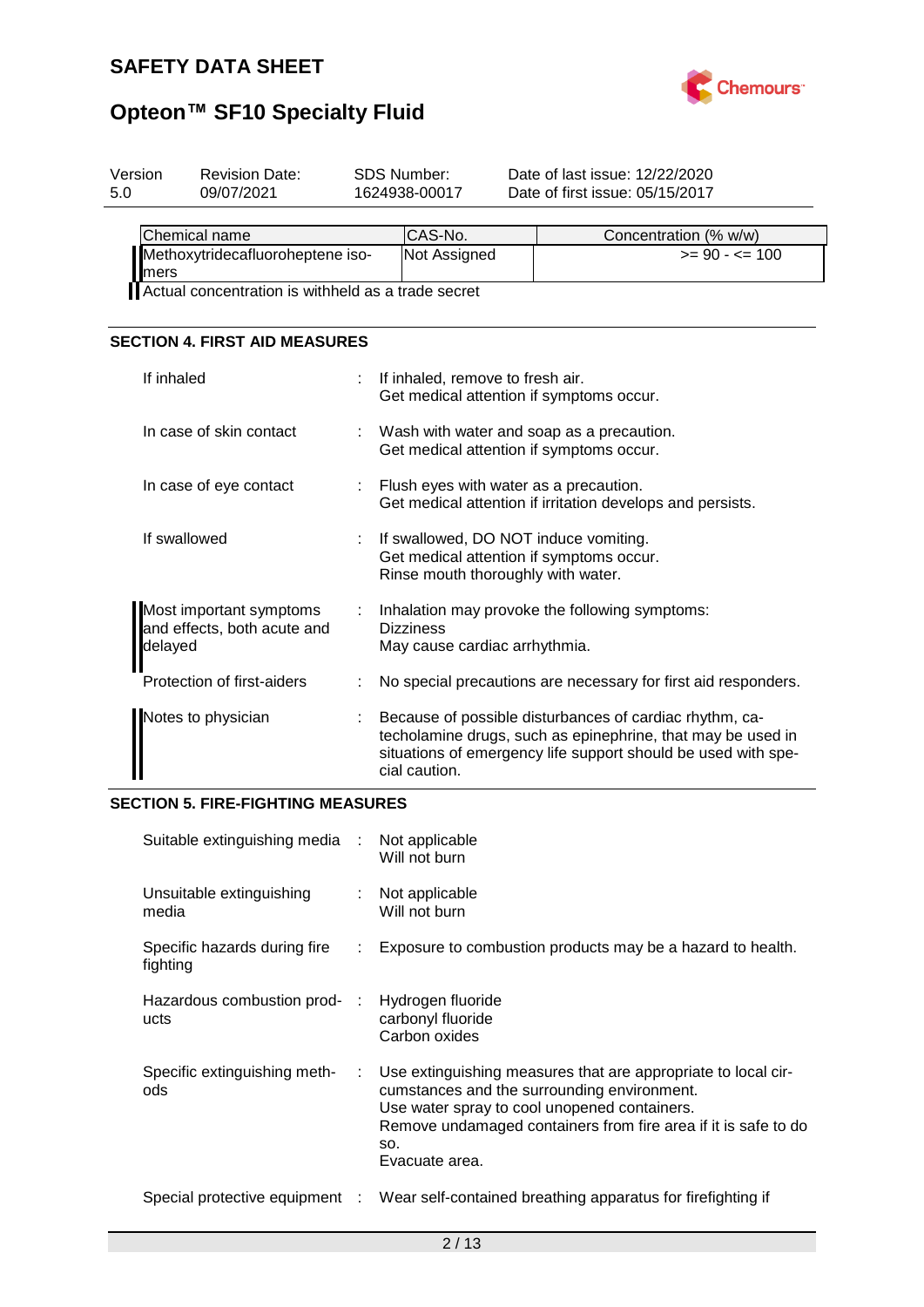

| Version                                                                         | <b>Revision Date:</b>                         | <b>SDS Number:</b>                                                                                                                                                                                                                                                                                                                                                                                                                                                                                                                                                                                                                                                     | Date of last issue: 12/22/2020  |  |
|---------------------------------------------------------------------------------|-----------------------------------------------|------------------------------------------------------------------------------------------------------------------------------------------------------------------------------------------------------------------------------------------------------------------------------------------------------------------------------------------------------------------------------------------------------------------------------------------------------------------------------------------------------------------------------------------------------------------------------------------------------------------------------------------------------------------------|---------------------------------|--|
| 5.0                                                                             | 09/07/2021                                    | 1624938-00017                                                                                                                                                                                                                                                                                                                                                                                                                                                                                                                                                                                                                                                          | Date of first issue: 05/15/2017 |  |
| for fire-fighters                                                               |                                               | necessary.<br>Use personal protective equipment.                                                                                                                                                                                                                                                                                                                                                                                                                                                                                                                                                                                                                       |                                 |  |
|                                                                                 | <b>SECTION 6. ACCIDENTAL RELEASE MEASURES</b> |                                                                                                                                                                                                                                                                                                                                                                                                                                                                                                                                                                                                                                                                        |                                 |  |
| Personal precautions, protec- :<br>tive equipment and emer-<br>gency procedures |                                               | Follow safe handling advice (see section 7) and personal pro-<br>tective equipment recommendations (see section 8).                                                                                                                                                                                                                                                                                                                                                                                                                                                                                                                                                    |                                 |  |
| <b>Environmental precautions</b>                                                |                                               | Avoid release to the environment.<br>Prevent further leakage or spillage if safe to do so.<br>Prevent spreading over a wide area (e.g., by containment or<br>oil barriers).<br>Retain and dispose of contaminated wash water.<br>Local authorities should be advised if significant spillages<br>cannot be contained.                                                                                                                                                                                                                                                                                                                                                  |                                 |  |
| Methods and materials for<br>containment and cleaning up                        |                                               | Soak up with inert absorbent material.<br>For large spills, provide diking or other appropriate contain-<br>ment to keep material from spreading. If diked material can be<br>pumped, store recovered material in appropriate container.<br>Clean up remaining materials from spill with suitable absor-<br>bent.<br>Local or national regulations may apply to releases and dispo-<br>sal of this material, as well as those materials and items em-<br>ployed in the cleanup of releases. You will need to determine<br>which regulations are applicable.<br>Sections 13 and 15 of this SDS provide information regarding<br>certain local or national requirements. |                                 |  |

## **SECTION 7. HANDLING AND STORAGE**

| <b>Technical measures</b>   |   | See Engineering measures under EXPOSURE<br>CONTROLS/PERSONAL PROTECTION section.                                                                                                                                                                                                                                                                                                                                                                                                                                        |
|-----------------------------|---|-------------------------------------------------------------------------------------------------------------------------------------------------------------------------------------------------------------------------------------------------------------------------------------------------------------------------------------------------------------------------------------------------------------------------------------------------------------------------------------------------------------------------|
| Local/Total ventilation     |   | Use only with adequate ventilation.                                                                                                                                                                                                                                                                                                                                                                                                                                                                                     |
| Advice on safe handling     | ÷ | Handle in accordance with good industrial hygiene and safety<br>practice, based on the results of the workplace exposure as-<br>sessment<br>Take care to prevent spills, waste and minimize release to the<br>environment.                                                                                                                                                                                                                                                                                              |
| Conditions for safe storage |   | Do not expose drums to direct heat or temperature above<br>46°C (115°F) to avoid pressurizing and possibly distorting the<br>drums.<br>Material should not be dispensed by pouring from pail/drum<br>shipping containers containing 5 gallons or more. The use of a<br>drum pump is recommended for dispensing from pail/drum<br>shipping containers with 5 gallons or more, except for smaller<br>containers where adequate ventilation can be used to manage<br>the exposure.<br>Keep in properly labeled containers. |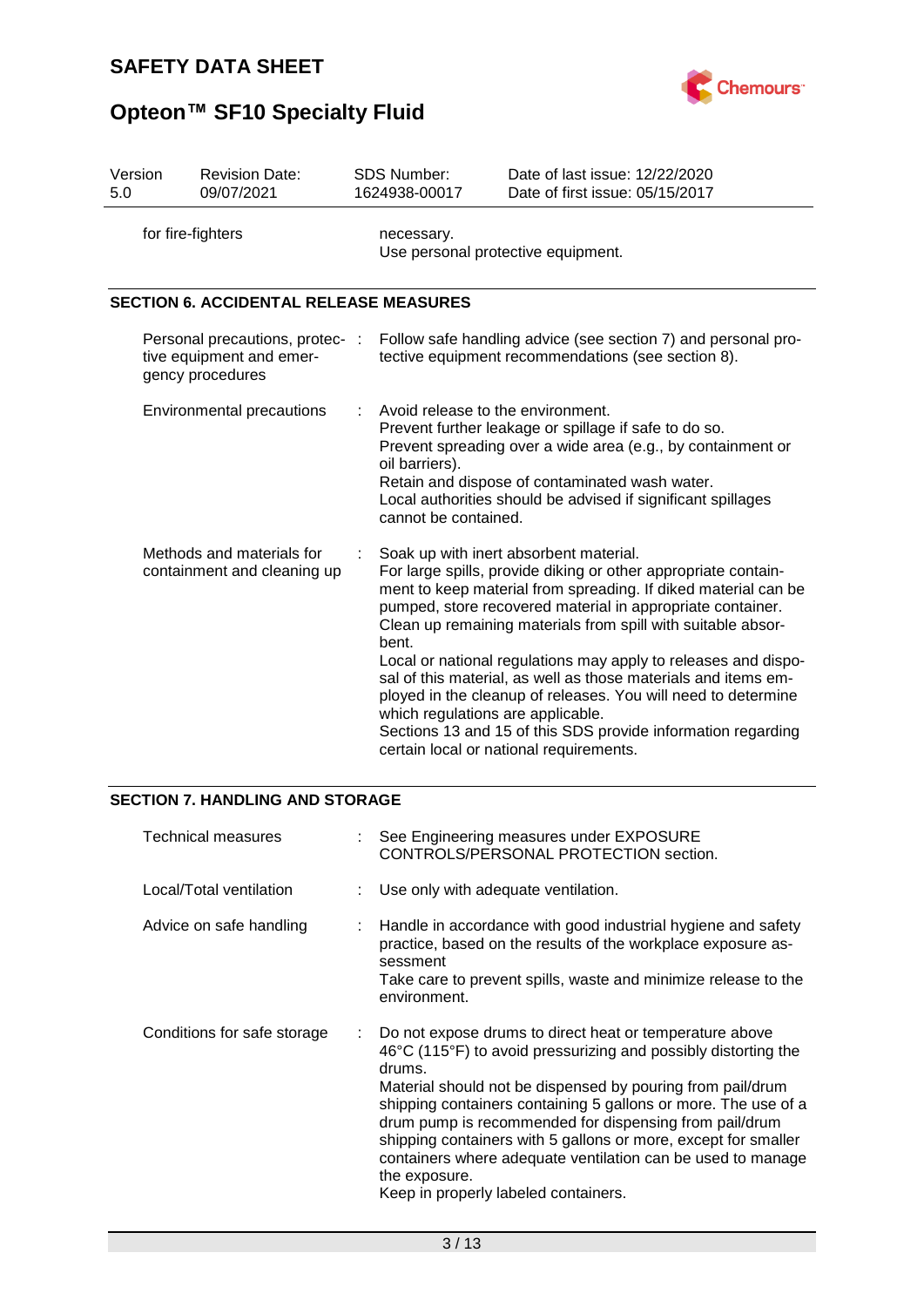

| Version<br>5.0                                | <b>Revision Date:</b><br>09/07/2021                         |  | <b>SDS Number:</b><br>1624938-00017 | Date of last issue: 12/22/2020<br>Date of first issue: 05/15/2017 |  |
|-----------------------------------------------|-------------------------------------------------------------|--|-------------------------------------|-------------------------------------------------------------------|--|
|                                               |                                                             |  |                                     | Store in accordance with the particular national regulations.     |  |
|                                               | Materials to avoid                                          |  |                                     | No special restrictions on storage with other products.           |  |
|                                               | Recommended storage tem- $:$ < 115 °F / < 46 °C<br>perature |  |                                     |                                                                   |  |
| Further information on stor-<br>age stability |                                                             |  | : Keep away from direct sunlight.   |                                                                   |  |

## **SECTION 8. EXPOSURE CONTROLS/PERSONAL PROTECTION**

| Components                              | CAS-No.      | Value type<br>(Form of<br>exposure) | Control parame-<br>ters / Permissible<br>concentration | <b>Basis</b> |
|-----------------------------------------|--------------|-------------------------------------|--------------------------------------------------------|--------------|
| Methoxytridecafluoroheptene<br>lisomers | Not Assigned | <b>TWA</b>                          | $200$ ppm                                              | US WEEL      |

## **Ingredients with workplace control parameters**

| <b>Engineering measure:</b> |  |  |  |  |  |
|-----------------------------|--|--|--|--|--|
|-----------------------------|--|--|--|--|--|

**s** : Ensure adequate ventilation, especially in confined areas. Minimize workplace exposure concentrations.

## **Personal protective equipment**

| Respiratory protection   |   | General and local exhaust ventilation is recommended to<br>maintain vapor exposures below recommended limits. Where<br>concentrations are above recommended limits or are<br>unknown, appropriate respiratory protection should be worn.<br>Follow OSHA respirator regulations (29 CFR 1910.134) and<br>use NIOSH/MSHA approved respirators. Protection provided<br>by air purifying respirators against exposure to any hazar-<br>dous chemical is limited. Use a positive pressure air supplied<br>respirator if there is any potential for uncontrolled release,<br>exposure levels are unknown, or any other circumstance<br>where air purifying respirators may not provide adequate<br>protection. |  |
|--------------------------|---|----------------------------------------------------------------------------------------------------------------------------------------------------------------------------------------------------------------------------------------------------------------------------------------------------------------------------------------------------------------------------------------------------------------------------------------------------------------------------------------------------------------------------------------------------------------------------------------------------------------------------------------------------------------------------------------------------------|--|
| Hand protection          |   |                                                                                                                                                                                                                                                                                                                                                                                                                                                                                                                                                                                                                                                                                                          |  |
| Remarks                  |   | Wash hands before breaks and at the end of workday.                                                                                                                                                                                                                                                                                                                                                                                                                                                                                                                                                                                                                                                      |  |
| Eye protection           |   | : Wear the following personal protective equipment:<br>Safety glasses                                                                                                                                                                                                                                                                                                                                                                                                                                                                                                                                                                                                                                    |  |
| Skin and body protection |   | Skin should be washed after contact.                                                                                                                                                                                                                                                                                                                                                                                                                                                                                                                                                                                                                                                                     |  |
| Hygiene measures         | ÷ | If exposure to chemical is likely during typical use, provide<br>eye flushing systems and safety showers close to the wor-<br>king place.<br>When using do not eat, drink or smoke.<br>Wash contaminated clothing before re-use.                                                                                                                                                                                                                                                                                                                                                                                                                                                                         |  |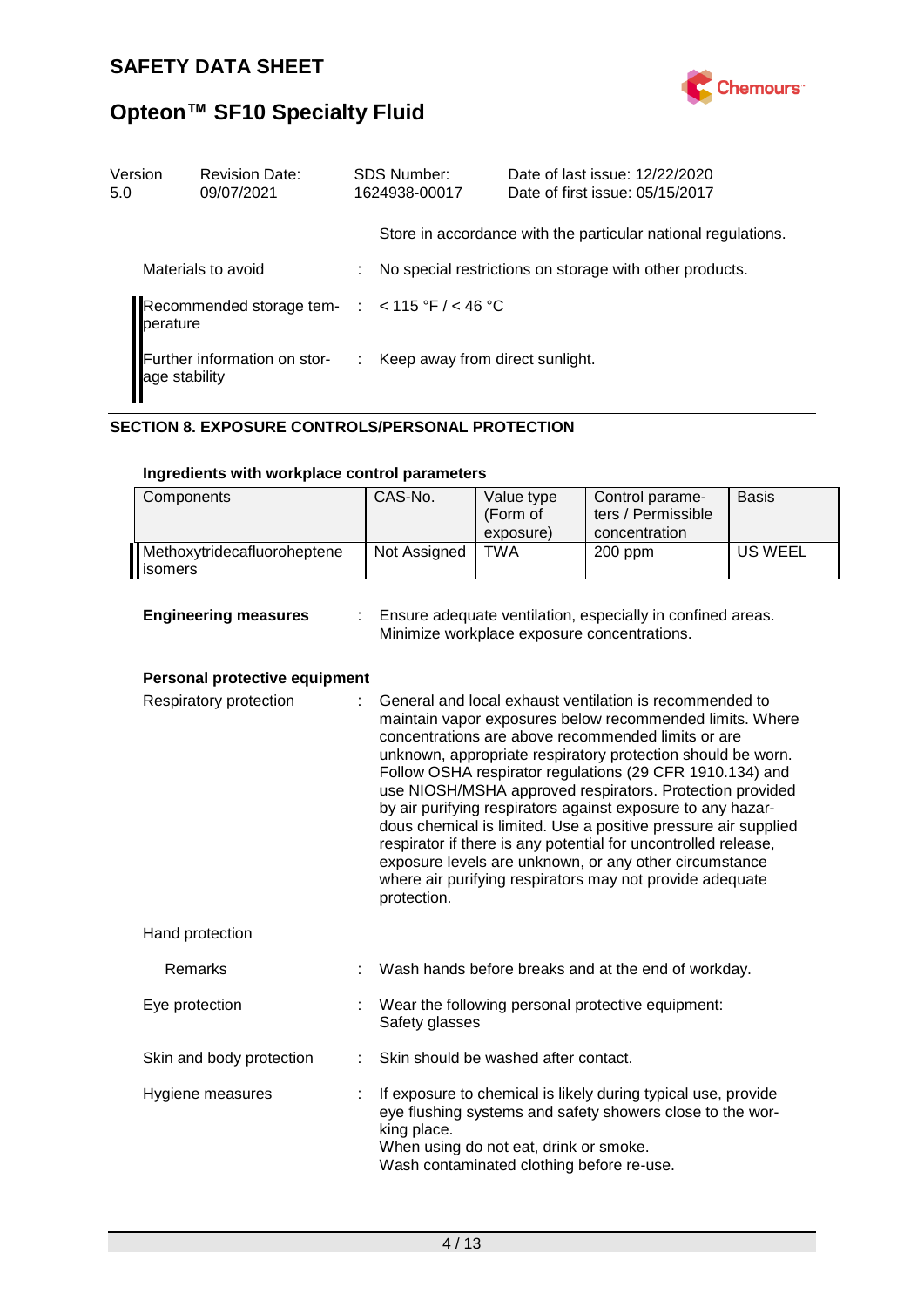

| Version<br>5.0 |                 | <b>Revision Date:</b><br>09/07/2021                                           |    | <b>SDS Number:</b><br>1624938-00017                    | Date of last issue: 12/22/2020<br>Date of first issue: 05/15/2017 |
|----------------|-----------------|-------------------------------------------------------------------------------|----|--------------------------------------------------------|-------------------------------------------------------------------|
|                |                 | <b>SECTION 9. PHYSICAL AND CHEMICAL PROPERTIES</b>                            |    |                                                        |                                                                   |
|                | Appearance      |                                                                               | ÷  | liquid                                                 |                                                                   |
|                | Color           |                                                                               |    | clear, colorless                                       |                                                                   |
|                | Odor            |                                                                               |    | mild                                                   |                                                                   |
|                |                 | <b>Odor Threshold</b>                                                         |    | No data available                                      |                                                                   |
|                | pH              |                                                                               |    | No data available                                      |                                                                   |
|                |                 | Melting point/freezing point                                                  | ÷  | < -121 °F / < -85 °C                                   |                                                                   |
|                | range           | Initial boiling point and boiling : 230.9 °F / 110.5 °C                       |    |                                                        |                                                                   |
|                | Flash point     |                                                                               |    | does not flash                                         |                                                                   |
|                |                 | Evaporation rate                                                              |    | 2.2<br>(Butyl Acetate=1.0)                             |                                                                   |
|                |                 | Flammability (solid, gas)                                                     | ÷  | Not applicable                                         |                                                                   |
|                |                 | Flammability (liquids)                                                        | ÷. | Will not burn                                          |                                                                   |
|                |                 | Upper explosion limit / Upper<br>flammability limit                           | ÷  | Upper flammability limit<br>Method: ASTM E681<br>None. |                                                                   |
|                |                 | Lower explosion limit / Lower : Lower flammability limit<br>lammability limit |    | Method: ASTM E681<br>None.                             |                                                                   |
|                |                 | Vapor pressure                                                                | ÷  | 21.5 hPa (68 °F / 20 °C)                               |                                                                   |
|                |                 |                                                                               |    | 28.8 hPa (77 °F / 25 °C)                               |                                                                   |
|                |                 | Relative vapor density                                                        |    | 12.1<br>$(Air = 1.0)$                                  |                                                                   |
|                |                 | Relative density                                                              |    | 1.59 (77 °F / 25 °C)                                   |                                                                   |
|                | Solubility(ies) | Water solubility                                                              |    |                                                        | 0.00015 g/l slightly soluble (75 °F / 24 °C)                      |
|                | octanol/water   | Partition coefficient: n-                                                     | ÷  | log Pow: 4.4 - 4.9 (77 °F / 25 °C)                     |                                                                   |
|                |                 | Autoignition temperature                                                      |    | : $658 - 664$ °F / 348 - 351 °C                        |                                                                   |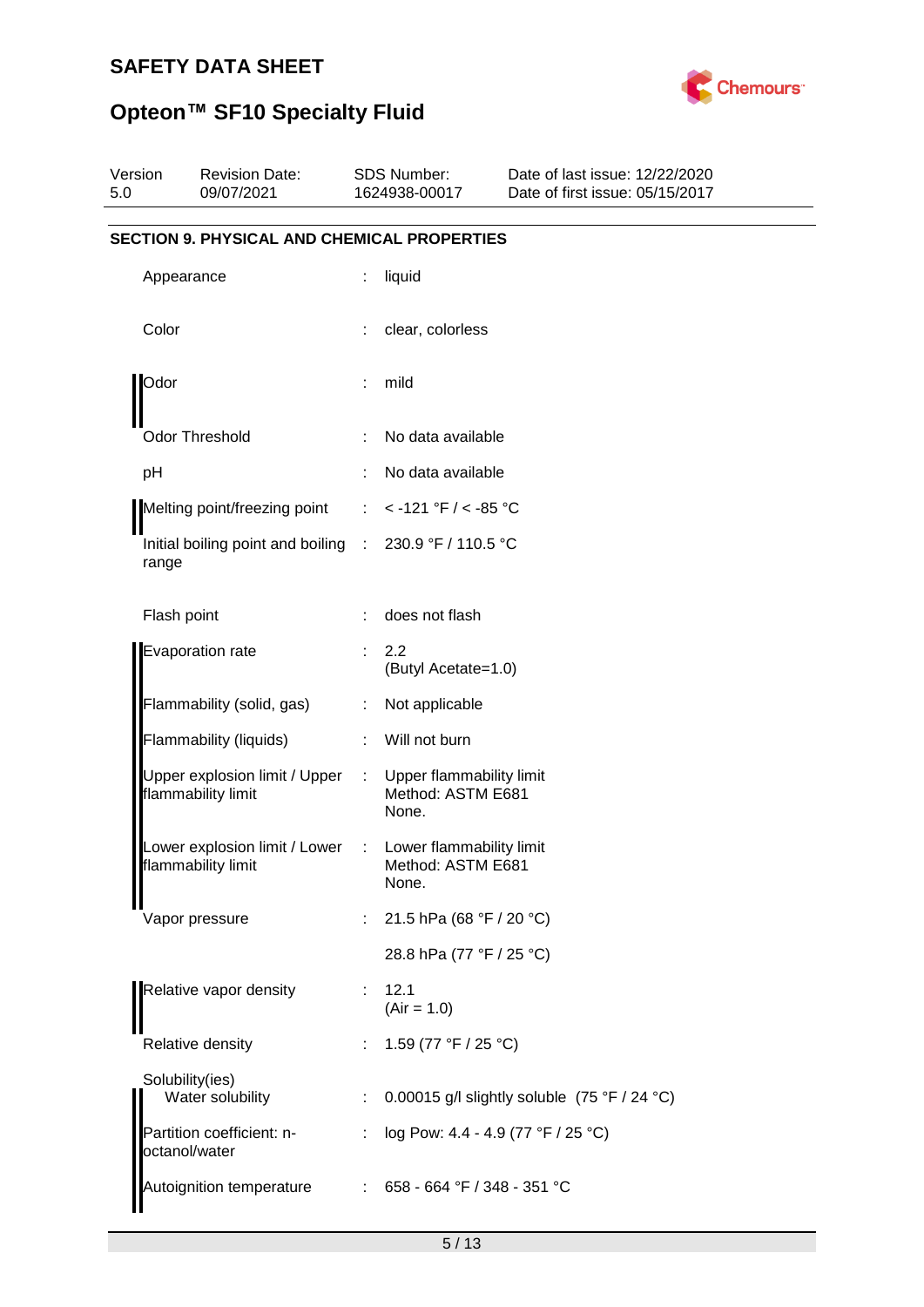

# **Opteon™ SF10 Specialty Fluid**

| Version<br><b>Revision Date:</b><br>09/07/2021<br>5.0     | SDS Number:<br>1624938-00017 | Date of last issue: 12/22/2020<br>Date of first issue: 05/15/2017          |
|-----------------------------------------------------------|------------------------------|----------------------------------------------------------------------------|
| Decomposition temperature                                 |                              | : No data available                                                        |
| Viscositv<br>Viscosity, kinematic<br>Explosive properties |                              | : 0.74 mm <sup>2</sup> /s (77 °F / 25 °C)<br>Not explosive                 |
| Oxidizing properties<br>Particle size                     |                              | The substance or mixture is not classified as oxidizing.<br>Not applicable |

## **SECTION 10. STABILITY AND REACTIVITY**

| Reactivity                                            | ÷. | Not classified as a reactivity hazard.         |
|-------------------------------------------------------|----|------------------------------------------------|
| Chemical stability                                    | ÷  | Stable under normal conditions.                |
| Possibility of hazardous reac- : None known.<br>tions |    |                                                |
| Conditions to avoid                                   |    | None known.                                    |
| Incompatible materials                                | t. | None.                                          |
| Hazardous decomposition<br>products                   | t. | No hazardous decomposition products are known. |

## **SECTION 11. TOXICOLOGICAL INFORMATION**

## **Information on likely routes of exposure**

Inhalation Skin contact Ingestion Eye contact

## **Acute toxicity**

Not classified based on available information.

## **Components:**

| Methoxytridecafluoroheptene isomers: |  |                                                                                                                  |  |  |  |  |  |
|--------------------------------------|--|------------------------------------------------------------------------------------------------------------------|--|--|--|--|--|
| Acute oral toxicity                  |  | : LD50 (Rat): $>$ 5,000 mg/kg<br>Method: OECD Test Guideline 420                                                 |  |  |  |  |  |
| Acute inhalation toxicity            |  | : LC50 (Rat): $> 222.15$ mg/l<br>Exposure time: 4 h<br>Test atmosphere: vapor<br>Method: OECD Test Guideline 403 |  |  |  |  |  |
| Acute dermal toxicity                |  | : LD50 (Rat): $> 5,000$ mg/kg<br>Method: OECD Test Guideline 402                                                 |  |  |  |  |  |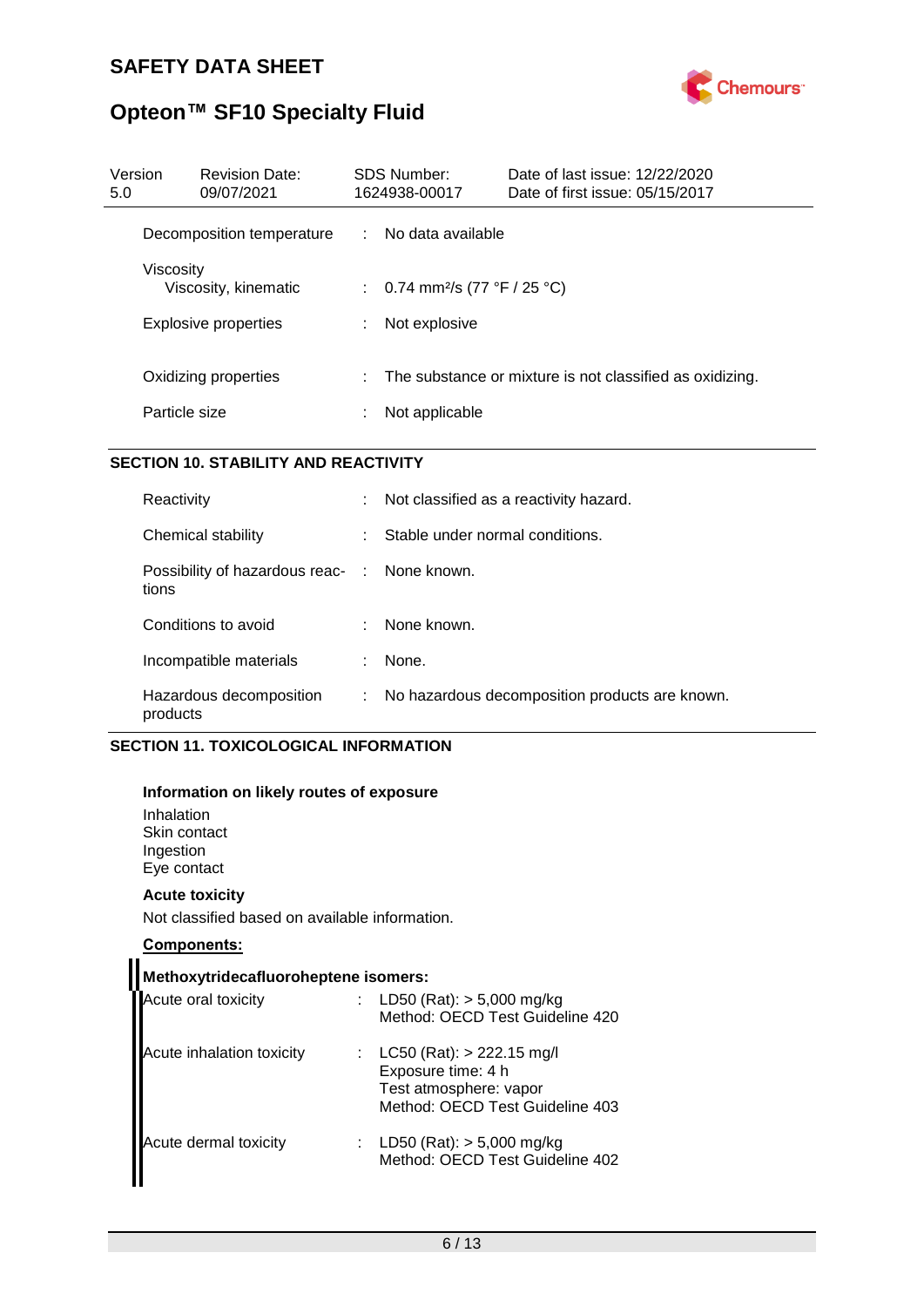

## **Opteon™ SF10 Specialty Fluid**

| Version | <b>Revision Date:</b>            | SDS Number:   | Date of last issue: 12/22/2020  |
|---------|----------------------------------|---------------|---------------------------------|
| 5.0     | 09/07/2021                       | 1624938-00017 | Date of first issue: 05/15/2017 |
|         | <b>Skin corrosion/irritation</b> |               |                                 |

Not classified based on available information.

## **Components:**

## **Methoxytridecafluoroheptene isomers:**

| Species | : Rabbit                        |
|---------|---------------------------------|
| Method  | : OECD Test Guideline 404       |
| Result  | $\therefore$ No skin irritation |

## **Serious eye damage/eye irritation**

Not classified based on available information.

## **Components:**

| Methoxytridecafluoroheptene isomers: |  |
|--------------------------------------|--|
|                                      |  |

| : Rabbit                  |
|---------------------------|
| : No eye irritation       |
| : OECD Test Guideline 405 |
|                           |

## **Respiratory or skin sensitization**

#### **Skin sensitization**

Not classified based on available information.

#### **Respiratory sensitization**

Not classified based on available information.

## **Components:**

## **Methoxytridecafluoroheptene isomers:**

| : Local lymph node assay (LLNA) |
|---------------------------------|
| : Skin contact                  |
| : Mouse                         |
| : OECD Test Guideline 429       |
| $:$ negative                    |
|                                 |

## **Germ cell mutagenicity**

Not classified based on available information.

#### **Components:**

## **Methoxytridecafluoroheptene isomers:**

| <b>I</b> Genotoxicity in vitro | : Test Type: Bacterial reverse mutation assay (AMES)<br>Method: OECD Test Guideline 471<br>Result: negative  |
|--------------------------------|--------------------------------------------------------------------------------------------------------------|
|                                | Test Type: Chromosome aberration test in vitro<br>Method: OECD Test Guideline 473<br>Result: negative        |
|                                | Test Type: In vitro mammalian cell gene mutation test<br>Method: OECD Test Guideline 476<br>Result: negative |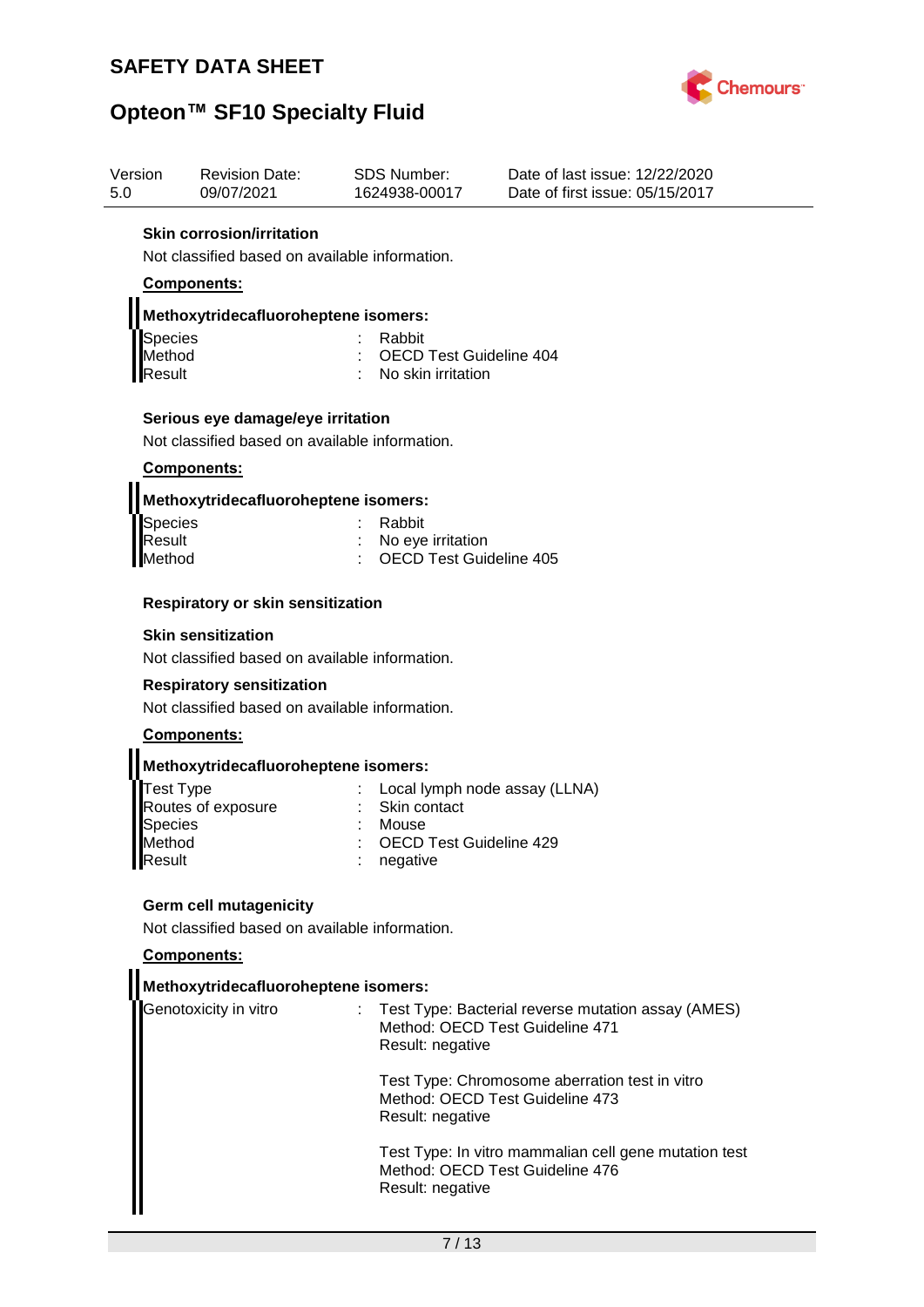

# **Opteon™ SF10 Specialty Fluid**

| Version<br>5.0                                                                                                                             | <b>Revision Date:</b><br>09/07/2021                                                                                                         | <b>SDS Number:</b><br>1624938-00017                                                     | Date of last issue: 12/22/2020<br>Date of first issue: 05/15/2017                                                                                           |  |  |
|--------------------------------------------------------------------------------------------------------------------------------------------|---------------------------------------------------------------------------------------------------------------------------------------------|-----------------------------------------------------------------------------------------|-------------------------------------------------------------------------------------------------------------------------------------------------------------|--|--|
|                                                                                                                                            | Genotoxicity in vivo                                                                                                                        | cytogenetic assay)<br>Species: Rat<br>Application Route: Ingestion<br>Result: negative  | Test Type: Mammalian erythrocyte micronucleus test (in vivo<br>Method: OECD Test Guideline 474                                                              |  |  |
|                                                                                                                                            |                                                                                                                                             | cytogenetic assay)<br>Species: Rat<br>Application Route: Inhalation<br>Result: negative | Test Type: Mammalian erythrocyte micronucleus test (in vivo<br>Method: OECD Test Guideline 474                                                              |  |  |
| Assessment                                                                                                                                 | Germ cell mutagenicity -                                                                                                                    | cell mutagen.                                                                           | Weight of evidence does not support classification as a germ                                                                                                |  |  |
|                                                                                                                                            | Carcinogenicity                                                                                                                             |                                                                                         |                                                                                                                                                             |  |  |
| <b>IARC</b>                                                                                                                                | Not classified based on available information.                                                                                              |                                                                                         | No ingredient of this product present at levels greater than or equal to 0.1% is<br>identified as probable, possible or confirmed human carcinogen by IARC. |  |  |
| <b>OSHA</b><br>No component of this product present at levels greater than or equal to 0.1% is<br>on OSHA's list of regulated carcinogens. |                                                                                                                                             |                                                                                         |                                                                                                                                                             |  |  |
| <b>NTP</b>                                                                                                                                 | No ingredient of this product present at levels greater than or equal to 0.1% is<br>identified as a known or anticipated carcinogen by NTP. |                                                                                         |                                                                                                                                                             |  |  |
|                                                                                                                                            | <b>Reproductive toxicity</b><br>Not classified based on available information.                                                              |                                                                                         |                                                                                                                                                             |  |  |
|                                                                                                                                            | Components:                                                                                                                                 |                                                                                         |                                                                                                                                                             |  |  |
|                                                                                                                                            | Methoxytridecafluoroheptene isomers:                                                                                                        |                                                                                         |                                                                                                                                                             |  |  |
|                                                                                                                                            | Effects on fetal development                                                                                                                | Species: Rat<br>Application Route: Ingestion<br>Result: negative                        | Test Type: Prenatal development toxicity study (teratogenicity)<br>Method: OECD Test Guideline 414                                                          |  |  |
|                                                                                                                                            | <b>STOT-single exposure</b>                                                                                                                 |                                                                                         |                                                                                                                                                             |  |  |
|                                                                                                                                            | Not classified based on available information.                                                                                              |                                                                                         |                                                                                                                                                             |  |  |
|                                                                                                                                            | Components:                                                                                                                                 |                                                                                         |                                                                                                                                                             |  |  |
|                                                                                                                                            | Methoxytridecafluoroheptene isomers:                                                                                                        |                                                                                         |                                                                                                                                                             |  |  |
| Assessment                                                                                                                                 | Routes of exposure                                                                                                                          | Ingestion<br>tions of 2000 mg/kg bw or less                                             | No significant health effects observed in animals at concentra-                                                                                             |  |  |
| Assessment                                                                                                                                 | Routes of exposure                                                                                                                          | Skin contact<br>tions of 2000 mg/kg bw or less                                          | No significant health effects observed in animals at concentra-                                                                                             |  |  |
|                                                                                                                                            |                                                                                                                                             | 8/13                                                                                    |                                                                                                                                                             |  |  |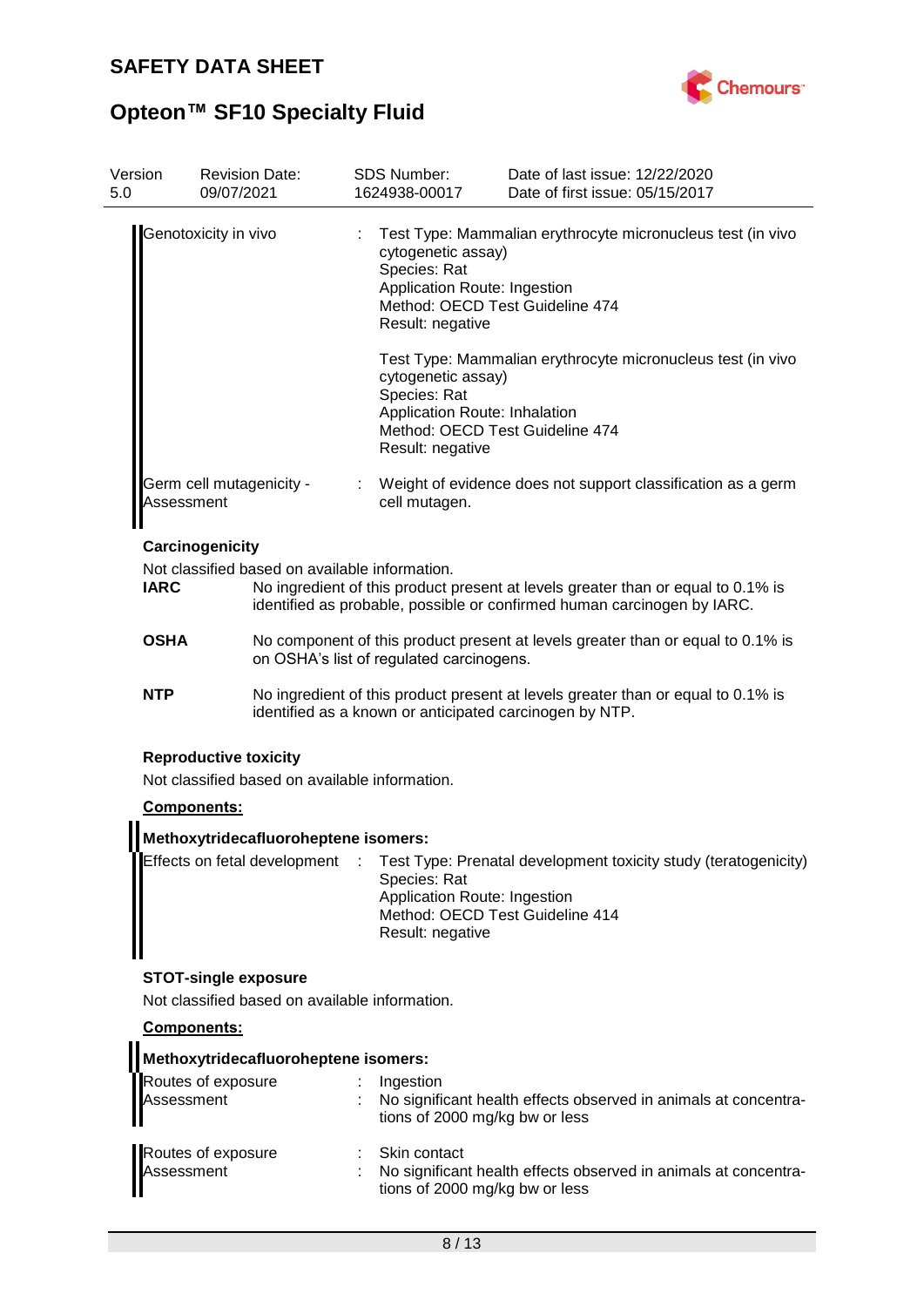

| Version<br>5.0 | <b>Revision Date:</b><br>09/07/2021                                             | <b>SDS Number:</b><br>1624938-00017 |                                                     | Date of last issue: 12/22/2020<br>Date of first issue: 05/15/2017 |
|----------------|---------------------------------------------------------------------------------|-------------------------------------|-----------------------------------------------------|-------------------------------------------------------------------|
|                | Routes of exposure<br>Assessment                                                |                                     | inhalation (vapor)<br>tions of 20 mg/l/4h or less   | No significant health effects observed in animals at concentra-   |
| Components:    | <b>STOT-repeated exposure</b><br>Not classified based on available information. |                                     |                                                     |                                                                   |
|                | Methoxytridecafluoroheptene isomers:                                            |                                     |                                                     |                                                                   |
|                | Routes of exposure                                                              |                                     | $:$ Ingestion                                       |                                                                   |
| Assessment     |                                                                                 |                                     | tions of 100 mg/kg bw or less.                      | : No significant health effects observed in animals at concentra- |
| Assessment     | Routes of exposure                                                              |                                     | inhalation (vapor)<br>tions of 1 mg/l/6h/d or less. | No significant health effects observed in animals at concentra-   |
|                | <b>Repeated dose toxicity</b>                                                   |                                     |                                                     |                                                                   |

#### **Components:**

| Methoxytridecafluoroheptene isomers:                                                                  |  |                                                                                                                   |  |  |  |  |
|-------------------------------------------------------------------------------------------------------|--|-------------------------------------------------------------------------------------------------------------------|--|--|--|--|
| <b>Species</b><br><b>NOAEL</b><br>LOAEL<br><b>Application Route</b><br><b>Exposure time</b><br>Method |  | Rat, male and female<br>1,000 mg/kg<br>$> 1,000$ mg/kg<br>Ingestion<br>90d<br><b>OECD Test Guideline 408</b>      |  |  |  |  |
| <b>Species</b><br><b>NOAEL</b><br>LOAEL<br><b>Application Route</b><br>Exposure time<br>Method        |  | Rat, male and female<br>37.025 mg/l<br>75.531 mg/l<br>inhalation (vapor)<br>28d<br><b>OECD Test Guideline 412</b> |  |  |  |  |

## **Aspiration toxicity**

Not classified based on available information.

## **Components:**

## **Methoxytridecafluoroheptene isomers:**

No aspiration toxicity classification

## **SECTION 12. ECOLOGICAL INFORMATION**

**Ecotoxicity**

## **Components:**

## **Methoxytridecafluoroheptene isomers:**

Toxicity to fish : LC50 (Oryzias latipes (Japanese medaka)): > 0.096 mg/l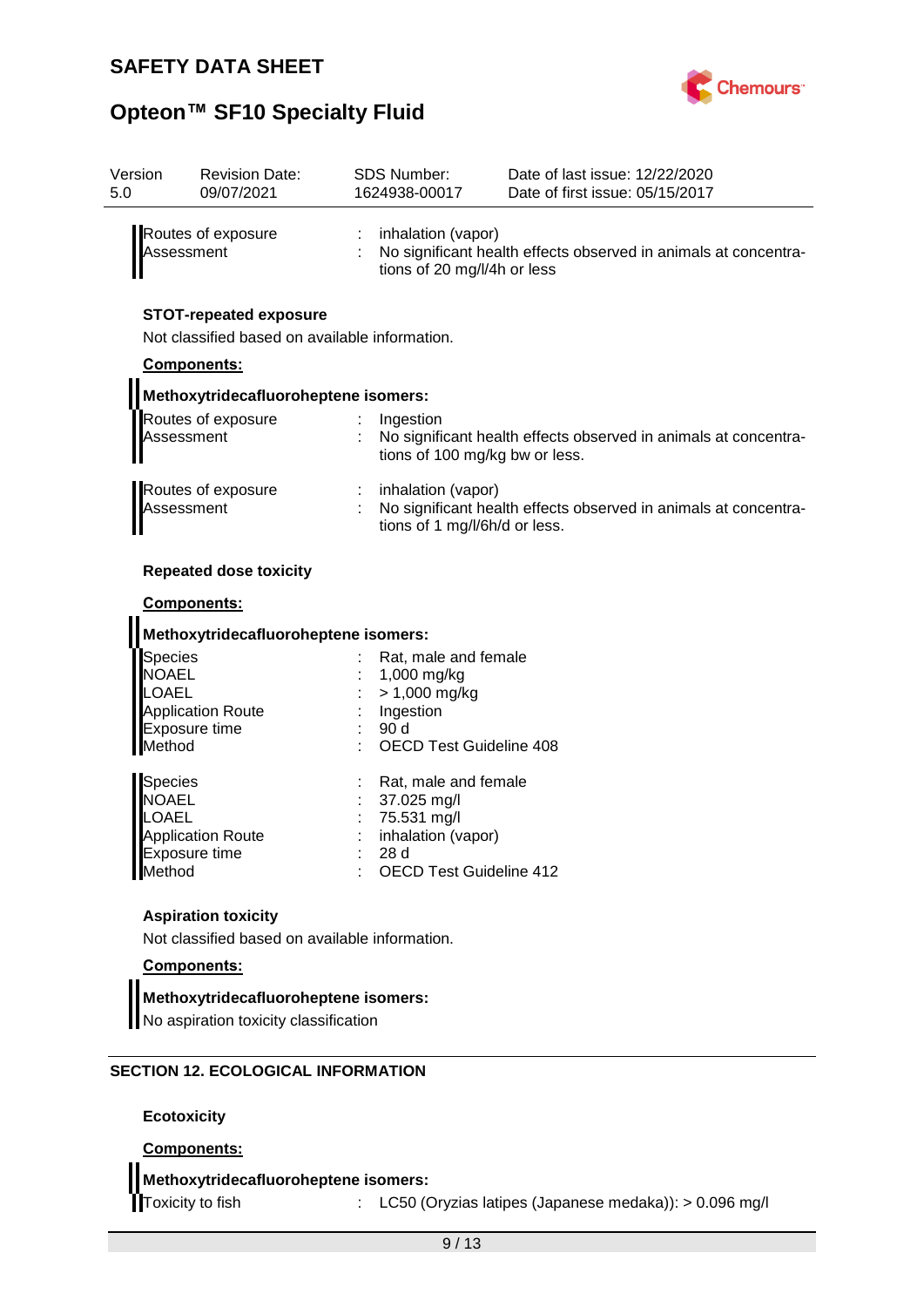

# **Opteon™ SF10 Specialty Fluid**

| Version<br>5.0 | <b>Revision Date:</b><br>09/07/2021                                                                 |         | <b>SDS Number:</b><br>1624938-00017                                     | Date of last issue: 12/22/2020<br>Date of first issue: 05/15/2017                                            |  |
|----------------|-----------------------------------------------------------------------------------------------------|---------|-------------------------------------------------------------------------|--------------------------------------------------------------------------------------------------------------|--|
|                |                                                                                                     |         | Exposure time: 96 h<br>Method: OECD Test Guideline 203                  | Remarks: No toxicity at the limit of solubility.                                                             |  |
|                | Toxicity to daphnia and other :<br>aquatic invertebrates                                            |         | Exposure time: 48 h<br>Method: OECD Test Guideline 202                  | EC50 (Daphnia magna (Water flea)): > 0.157 mg/l<br>Remarks: No toxicity at the limit of solubility.          |  |
| plants         | Toxicity to algae/aquatic                                                                           |         | 0.000477 mg/l<br>Exposure time: 72 h<br>Method: OECD Test Guideline 201 | ErC50 (Pseudokirchneriella subcapitata (green algae)): ><br>Remarks: No toxicity at the limit of solubility. |  |
|                |                                                                                                     |         | 0.000477 mg/l<br>Exposure time: 72 h<br>Method: OECD Test Guideline 201 | NOEC (Pseudokirchneriella subcapitata (green algae)):<br>Remarks: No toxicity at the limit of solubility.    |  |
|                | Toxicity to daphnia and other :<br>aquatic invertebrates (Chron-<br>ic toxicity)                    |         | Exposure time: 21 d<br>Method: OECD Test Guideline 211                  | NOEC (Daphnia magna (Water flea)): 0.107 mg/l<br>Remarks: No toxicity at the limit of solubility.            |  |
|                | <b>Ecotoxicology Assessment</b><br>Chronic aquatic toxicity<br><b>Persistence and degradability</b> | $\cdot$ |                                                                         | May cause long lasting harmful effects to aquatic life.                                                      |  |
|                | <b>Components:</b>                                                                                  |         |                                                                         |                                                                                                              |  |
|                | Methoxytridecafluoroheptene isomers:                                                                |         |                                                                         |                                                                                                              |  |
|                | Biodegradability                                                                                    |         |                                                                         | Result: Not inherently biodegradable.<br>Method: OECD Test Guideline 302C                                    |  |
|                | <b>Bioaccumulative potential</b>                                                                    |         |                                                                         |                                                                                                              |  |
|                | <b>Components:</b>                                                                                  |         |                                                                         |                                                                                                              |  |
|                | Methoxytridecafluoroheptene isomers:                                                                |         |                                                                         |                                                                                                              |  |
|                | Bioaccumulation                                                                                     |         | Species: Cyprinus carpio (Carp)<br>Method: OECD Test Guideline 305      | Bioconcentration factor (BCF): 1,990                                                                         |  |
|                | <b>Mobility in soil</b>                                                                             |         |                                                                         |                                                                                                              |  |
|                | Components:                                                                                         |         |                                                                         |                                                                                                              |  |
|                | Methoxytridecafluoroheptene isomers:                                                                |         |                                                                         |                                                                                                              |  |
|                | Distribution among environ-<br>mental compartments                                                  | $-1.11$ | log Koc: 4.5<br>Remarks: immobile                                       |                                                                                                              |  |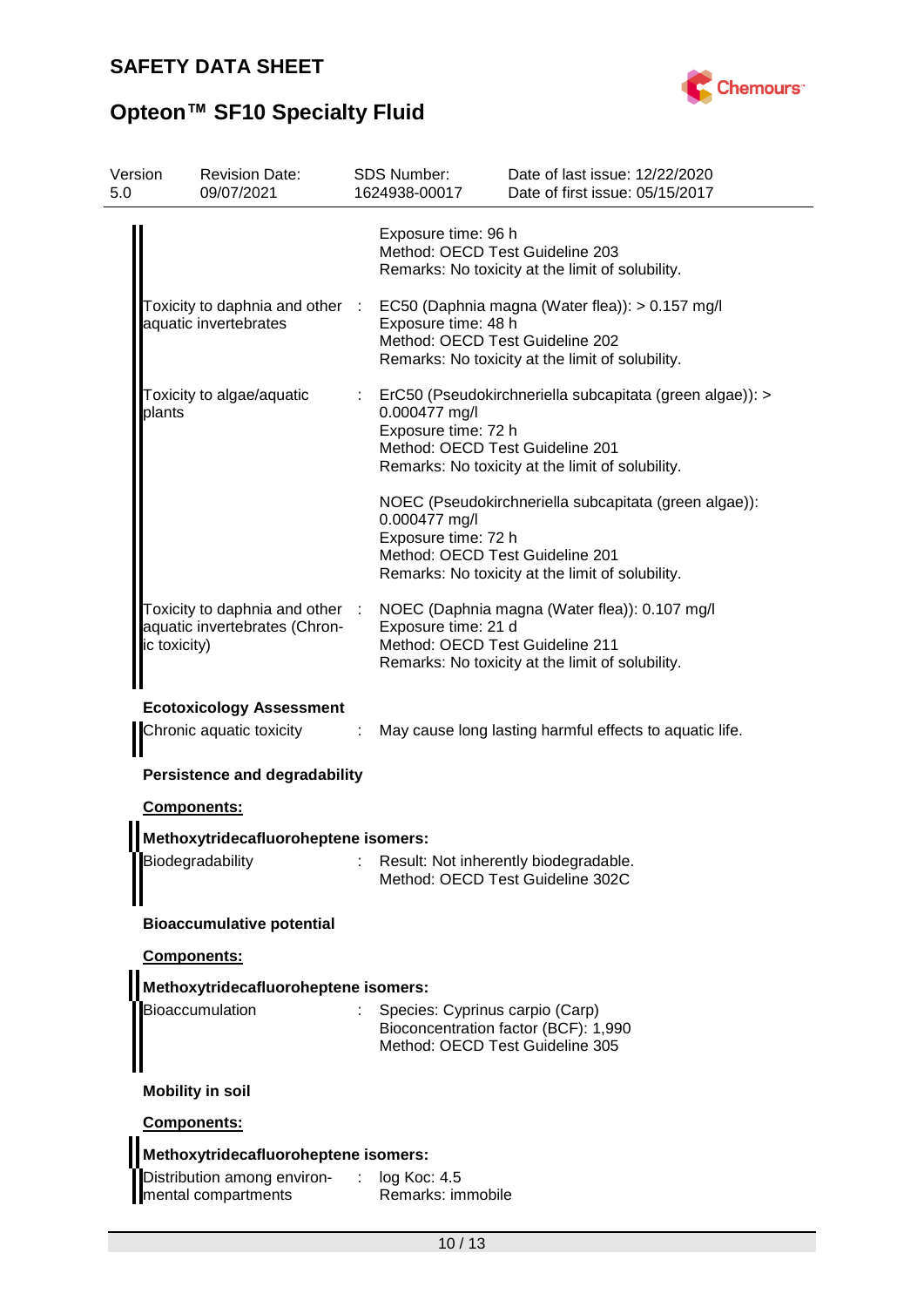

| Version<br>5.0                             | <b>Revision Date:</b><br>09/07/2021 |   | SDS Number:<br>1624938-00017 | Date of last issue: 12/22/2020<br>Date of first issue: 05/15/2017                                                                                              |
|--------------------------------------------|-------------------------------------|---|------------------------------|----------------------------------------------------------------------------------------------------------------------------------------------------------------|
| ║                                          |                                     |   |                              |                                                                                                                                                                |
|                                            | Other adverse effects               |   |                              |                                                                                                                                                                |
| No data available                          |                                     |   |                              |                                                                                                                                                                |
| <b>SECTION 13. DISPOSAL CONSIDERATIONS</b> |                                     |   |                              |                                                                                                                                                                |
|                                            | <b>Disposal methods</b>             |   |                              |                                                                                                                                                                |
|                                            | Waste from residues                 |   |                              | Dispose of in accordance with local regulations.                                                                                                               |
|                                            | Contaminated packaging              | ÷ |                              | Empty containers should be taken to an approved waste<br>handling site for recycling or disposal.<br>If not otherwise specified: Dispose of as unused product. |

## **SECTION 14. TRANSPORT INFORMATION**

#### **International Regulations**

**UNRTDG**

Not regulated as a dangerous good

#### **IATA-DGR**

Not regulated as a dangerous good

#### **IMDG-Code**

Not regulated as a dangerous good

## **Transport in bulk according to Annex II of MARPOL 73/78 and the IBC Code** Not applicable for product as supplied.

#### **Domestic regulation**

**49 CFR** Not regulated as a dangerous good

**Special precautions for user** Not applicable

## **SECTION 15. REGULATORY INFORMATION**

## **CERCLA Reportable Quantity**

This material does not contain any components with a CERCLA RQ.

**SARA 304 Extremely Hazardous Substances Reportable Quantity**

This material does not contain any components with a section 304 EHS RQ.

## **SARA 302 Extremely Hazardous Substances Threshold Planning Quantity**

This material does not contain any components with a section 302 EHS TPQ.

| SARA 311/312 Hazards | : No SARA Hazards                                                                                                                                                                         |
|----------------------|-------------------------------------------------------------------------------------------------------------------------------------------------------------------------------------------|
| <b>SARA 313</b>      | : This material does not contain any chemical components with<br>known CAS numbers that exceed the threshold (De Minimis)<br>reporting levels established by SARA Title III, Section 313. |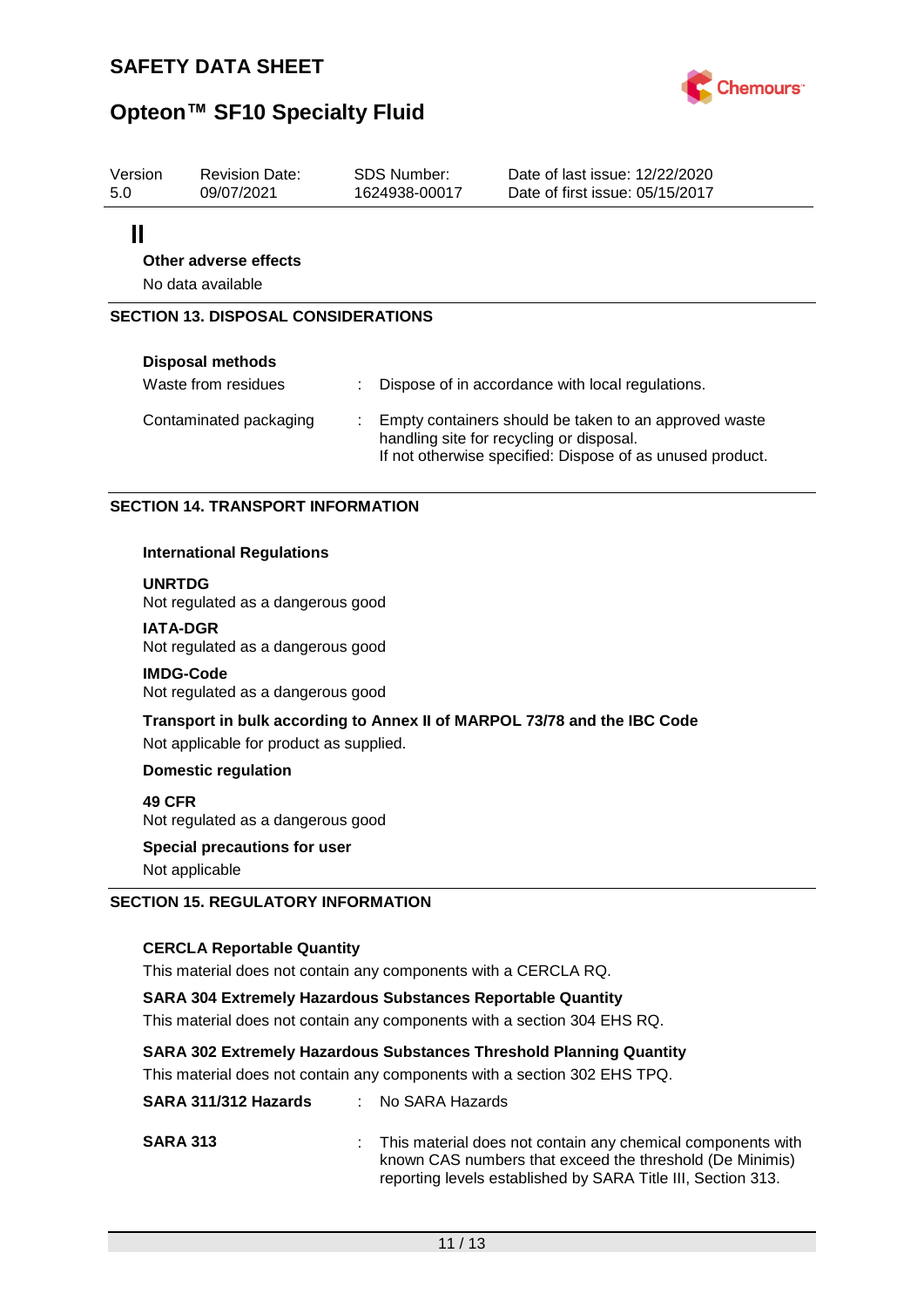



Opteon™ and any associated logos are trademarks or copyrights of The Chemours Company FC, LLC.

Chemours™ and the Chemours Logo are trademarks of The Chemours Company. Before use read Chemours safety information.

For further information contact the local Chemours office or nominated distributors.

## **Full text of other abbreviations**

| US WEEL       | : USA. Workplace Environmental Exposure Levels (WEEL) |
|---------------|-------------------------------------------------------|
| US WEEL / TWA | : 8-hr TWA                                            |

AIIC - Australian Inventory of Industrial Chemicals; ASTM - American Society for the Testing of Materials; bw - Body weight; CERCLA - Comprehensive Environmental Response, Compensation, and Liability Act; CMR - Carcinogen, Mutagen or Reproductive Toxicant; DIN - Standard of the German Institute for Standardisation; DOT - Department of Transportation; DSL - Domestic Substances List (Canada); ECx - Concentration associated with x% response; EHS - Extremely Hazardous Substance; ELx - Loading rate associated with x% response; EmS - Emergency Schedule; ENCS - Existing and New Chemical Substances (Japan); ErCx - Concentration associated with x% growth rate response; ERG - Emergency Response Guide; GHS - Globally Harmonized System; GLP - Good Laboratory Practice; HMIS - Hazardous Materials Identification System; IARC - International Agency for Research on Cancer; IATA - International Air Transport Association; IBC - International Code for the Construction and Equipment of Ships carrying Dangerous Chemicals in Bulk; IC50 - Half maximal inhibitory concentration; ICAO - International Civil Aviation Organization; IECSC - Inventory of Existing Chemical Substances in China; IMDG - International Maritime Dangerous Goods; IMO - International Maritime Organization; ISHL - Industrial Safety and Health